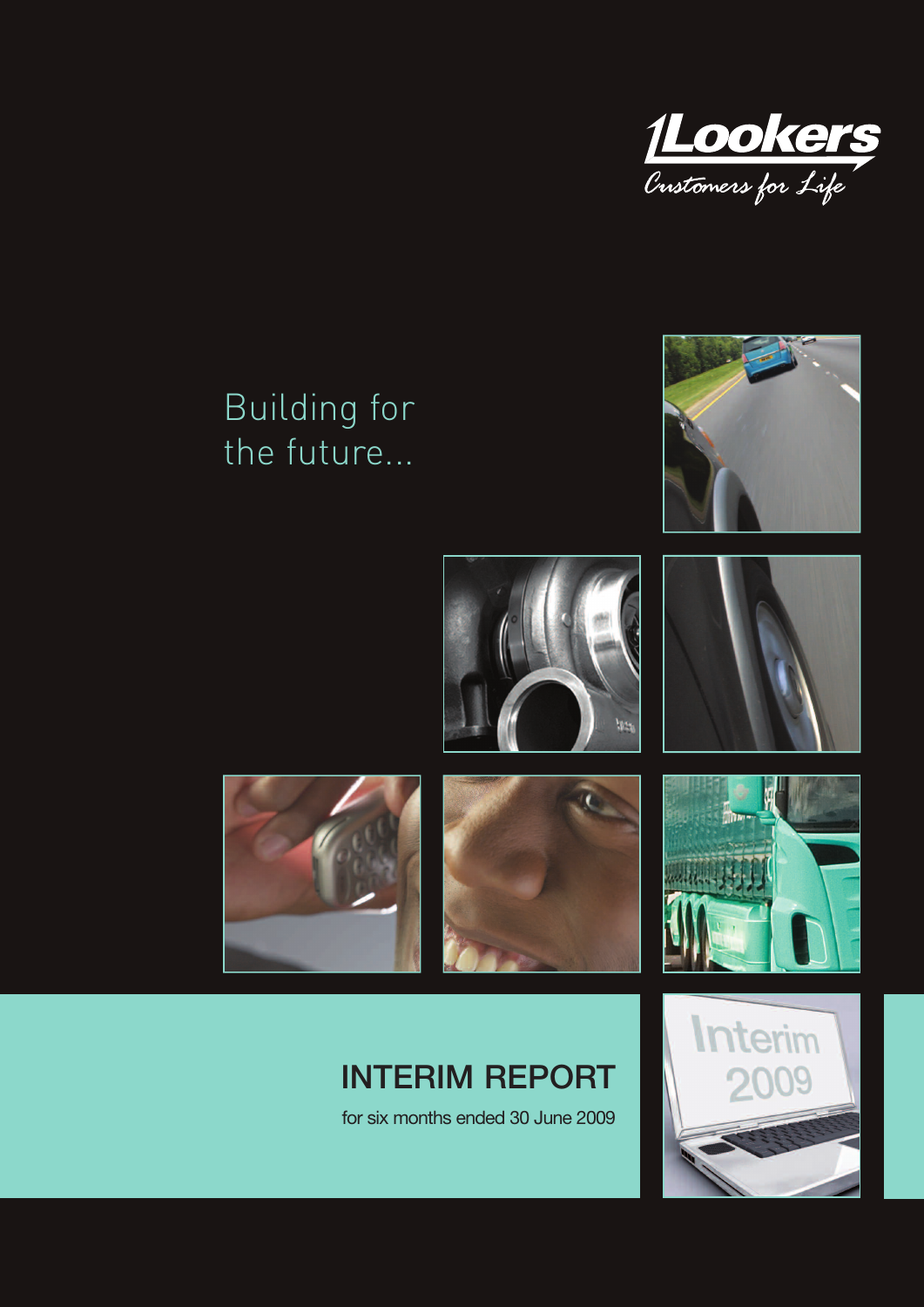# **Financial Highlights**

| Six months ended 30 June         | 2009    | 2008              |
|----------------------------------|---------|-------------------|
| Revenue                          | £870.4m | £1,039.2m         |
| Profit from operations           | £17.6m  | £23.7m            |
| Adjusted* profit from operations | £26.1m  | £26.0m            |
| Adjusted* profit before tax      | £17.6m  | £15.5m            |
| Profit before tax                | £8.6m   | £13.0m            |
| Adjusted* earnings per share     | 6.77p   | 5.85p             |
| Basic earnings per share         | 3.25p   | 4.86p             |
| Interim dividend per share       |         | 1.60 <sub>p</sub> |

"We are pleased with this strong trading performance for the first half of the year with profit before tax increasing by 13.5% at £17.6m\*, which has been delivered in a very difficult market.

Economic conditions remain uncertain and we believe trading will continue to be challenging for the new car market. However, the combination of our diversified business model and growing independent parts business, underpinned by our strengthened balance sheet, gives us confidence that we will continue to successfully trade through these tougher conditions and be able to take advantage of any opportunities as they arise."

**Ken Surgenor, CHIEF EXECUTIVE**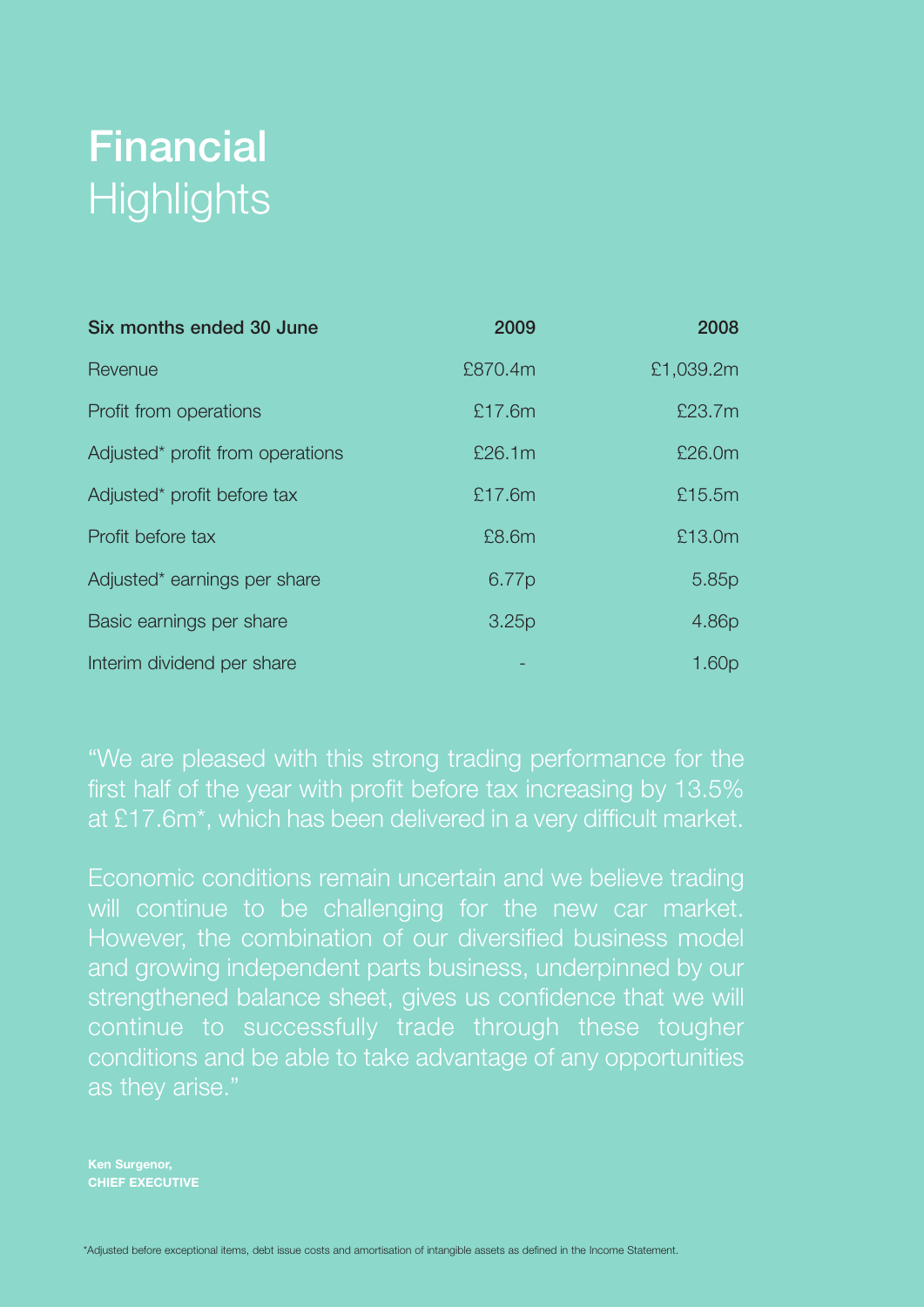#### **CAUTIONARY STATEMENT**

This Interim Management Report ("IMR") has been prepared solely to provide additional information to shareholders to assess the Group's strategies and the potential for those strategies to succeed. The IMR should not be relied on by any other party or for any other purpose.

The IMR contains certain forward-looking statements. These statements are made by the Directors in good faith based on the information available to them up to the time of their approval of this report and such statements should be treated with caution due to the inherent uncertainties, including both economic and business risk factors, underlying any such forward-looking information.

#### **INTRODUCTION**

I am pleased to report that Lookers has delivered a strong trading performance for the first six months of 2009, ahead of market expectations, with Group like-for-like sales outperforming the market. The results should be considered against the background of the difficult trading conditions which have affected the UK motor retail market and have continued in 2009, as well as difficult general economic conditions across the UK. The Group's performance, therefore, represents an impressive achievement against this background and is an encouraging first half performance.

As noted in our 2008 annual report the second half of 2008 saw an unprecedented decline in new car sales volumes and used car values which resulted in management taking decisive action to restructure the Motor Division with the closure of 21 franchised operations. This action strengthened the business and placed it in a stronger position to trade through the economic downturn and to emerge from it as a stronger and more efficient business. We continue to benefit from our diversified business model with our independent parts division continuing to deliver good growth as the number of older cars in the UK continues to grow, thereby increasing the demand for parts in the non franchised vehicle repair sector.

Demand for new cars has continued to fall and whilst the introduction of the UK Government's £300 million vehicle scrappage scheme has gone some way to stimulating the market, uncertainties in the financial markets and rising unemployment continue to suppress consumer demand.

The UK market for new cars has therefore been particularly challenging and fell by 26% compared to the previous year. Despite this, Group like-for-like new car sales are 7% ahead of the market. Used car values have recovered strongly and we have seen improvements in both volumes and margins. Our franchise aftersales revenue showed good growth, up 4%, gaining market share in a declining market and our independent parts division goes from strength to strength, achieving record results, with all three divisions of the business ahead of last year. These factors, together with lower interest costs, following significant reductions in working capital, helped to deliver adjusted profit before tax of £17.6m\*, well ahead of £15.5m achieved last year.

On 29 May 2009 we agreed terms and conditions with our banking syndicate on new facilities of £210 million. Whilst the facilities provide a sound financial structure for the Group in the medium term, they are considerably more expensive and onerous than the previous facilities, as a result of the current conditions in the banking industry. We, therefore, considered alternative sources of capital to reduce the additional cost of these bank borrowings. On 26 June 2009, we announced a fully underwritten Firm Placing and Placing and Open Offer to raise gross proceeds of approximately £80.7 million (approximately £76.5 million net of expenses) which facilitated significant improvements to the terms under the amended banking facility agreement. The fundraising has strengthened the Group's financial position, with the net proceeds being used to pay down debt and assist in securing more favourable terms on the Group's banking facilities, as well as providing flexibility for the Group to pursue its future development strategy. The fundraising received strong support from our existing shareholders and also provided the opportunity for several new institutional shareholders to participate in the share issue which received shareholder approval at the General Meeting held on 22 July 2009.

#### **FINANCIAL COMMENTARY**

Revenue for the first half of the year decreased by 16% to £870.4m (2008: £1,039.2m) reflecting the difficult trading environment and also the reduced number of dealerships from which the Group now operates, following the strategic restructuring of the Motor Division in 2008. However we achieved an adjusted profit from operations before amortisation, exceptional items and debt issue costs, of £26.1m\*, a similar level to that of the previous year. Total exceptional items of £7.7m relate primarily to the costs of arranging the new bank facilities as well as costs relating to closed dealerships.

Moreover our adjusted profit before tax of £17.6m\* represents an increase of 13.5% over the previous period's result of £15.5m. After exceptional items, debt issue costs and amortisation of intangible assets of £9.0m (2008: £2.5m), profit before tax for the period was £8.6m compared with £13.0m last year. Adjusted earnings per share for the period were 6.77p (2008: 5.85p).

We have continued to focus strongly on the reduction in working capital with stocks and debtors being reduced by approximately £150m compared to 30 June 2008. Net cash inflow for the period was £2.1m, although this is in comparison to the year end balance sheet which seasonally has a relatively low level of borrowings.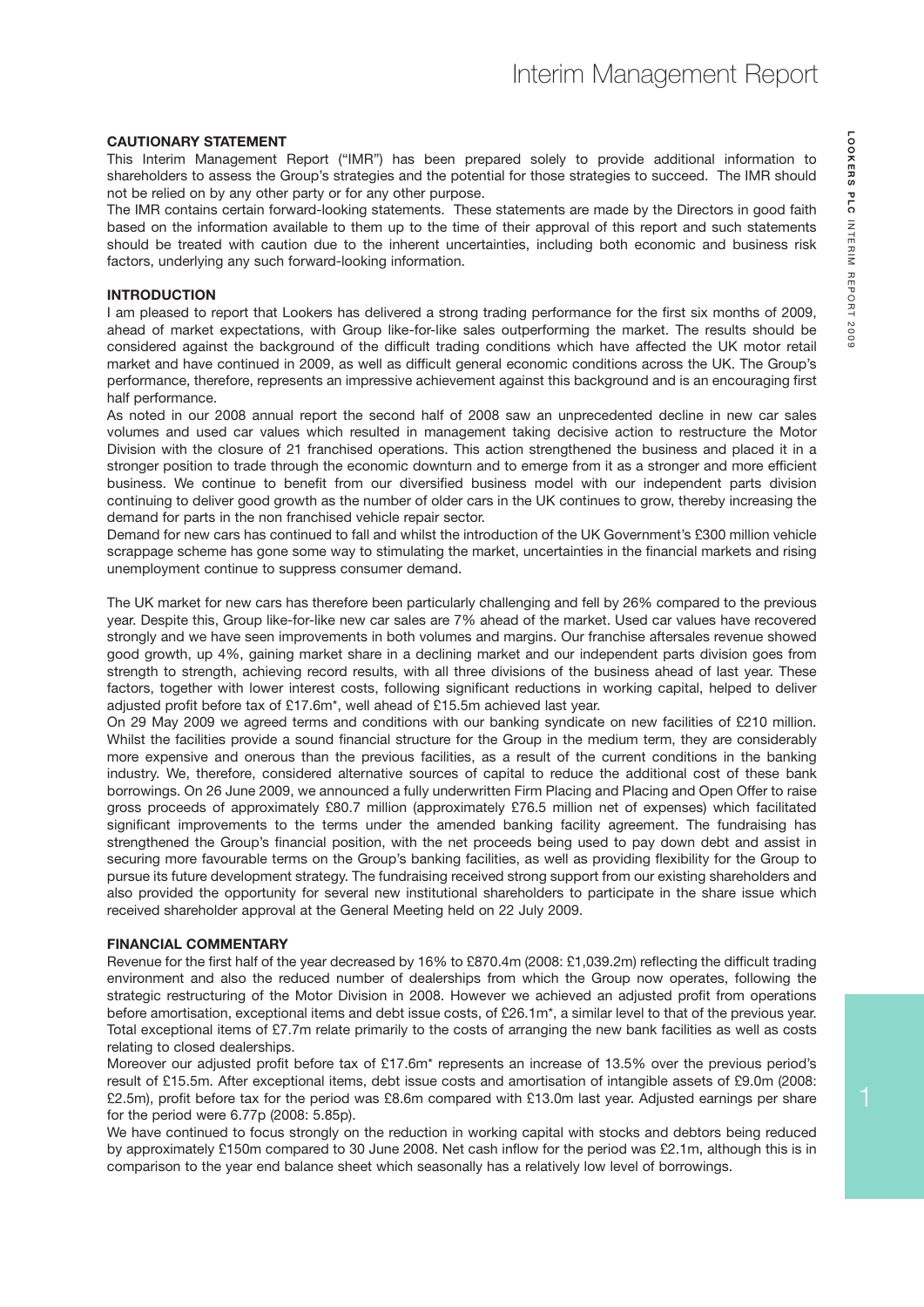Following completion of the Placing and Open Offer proceeds of approximately £76.5m, net of expenses, were received at the end of July and have been used to repay the £50m loan which incurred interest at 10% above LIBOR and repay an additional £15m of the term loan of £107m. This will reduce interest charges and fees, remove certain onerous banking obligations and will generally improve flexibility. Full details of the amended banking facility agreement are set out in the prospectus for the fundraising which is available on the Group's website. Net debt at the half year end was £155m and if adjusted on a proforma basis for the share issue would reduce to £78.5m with a gearing ratio of 51%. Further information in relation to the going concern basis of preparation is included in the notes to this statement.

(\*As defined in the Income Statement)

#### **DIVIDEND**

As referred to in the 2008 annual report, the Group is focused on reducing net debt. In the current economic conditions and following the implementation of the revised banking arrangements, the Group is not in a position to pay a dividend for this financial year. However it is the Board's current intention to return to a progressive dividend policy in 2010, within the restrictions placed on the Group by the terms of the amended banking facility agreement and subject to satisfactory trading results.

#### **BOARD CHANGES**

At the Annual General Meeting on 26 June 2009, we announced that Ken Surgenor, who will be 65 this month, is standing down from the Board and also from his position as Chief Executive on 30 September 2009. Ken has been with the Group for nearly 25 years and CEO for 8 years and we would like to thank him for his hard work and dedication during this time. Peter Jones, currently Managing Director of the Motor Division, will be appointed to the position of Chief Executive on 1 October 2009. Ken will remain with the Group after 30 September 2009, running the Charles Hurst group of businesses in Northern Ireland.

As noted in our 2008 annual report we also announced that Robin Gregson had been appointed Group Finance Director from 19 May 2009 following the departure of David Dyson and the Board welcomes Robin to Lookers.

#### **OPERATING REVIEW**

#### **Motor Division**

We are pleased to report that the trading results for the Motor Division for the half year are ahead of both budget and last year, despite adverse market pressures which have affected sales volumes of new cars. Against this challenging background Lookers continues to outperform the market and Group like-for-like new car sales for the first six months of 2009 are 7% ahead of the market.

The decisive actions taken in 2008 to close loss making dealerships, consolidate market area representation and add dual franchising to provide additional contribution to fixed costs of certain locations, have streamlined and strengthened the dealership portfolio. The Company also reduced headcount in retained operations by 6% and reduced new and used vehicle stocks by £79m year on year. These actions have generated £12 million of annualised recurring cost savings and we will continue to focus on managing costs and review the dealership network to optimise the performance of the Motor Division.

The Group currently operates 121 franchise outlets representing 33 brands from 79 locations. This broad base of manufacturer partners and the wide geographic coverage across the UK, supported by our efficient, decentralised management structure, ensures that we are well placed for longer term growth.

#### **Motor Division – new cars**

Whilst the market for new cars remains challenging and the UK market for the six months to 30 June 2009 has declined by 26%, the Group's reduction in new vehicle volumes of 19% is significantly ahead of the market and we are therefore continuing to build market share. In Northern Ireland, where we are the clear market leader, the market was also down by 26%. Our reduction in vehicle volumes in this important sector of the market outperformed the market at 22% and similarly indicates a gain in our market share. Nevertheless, the decline in volume has reduced overall profit from the sale of new cars compared to the same period in 2008.

We have seen an increase in enquiries regarding the UK Government's vehicle scrappage scheme and believe that this will strengthen volume in the small / lower medium segments of the new car market and we are currently receiving more than our market share of orders.

#### **Motor Division – used cars**

We have seen a strong recovery in used car values and volumes in the first six months of 2009, compared to the significant falls in value and volumes which were experienced during the second half of 2008. Volumes have increased by 8.5% and, with improved margins compared to the same period in 2008, there has been a significant improvement in profitability for the period. Our used car supermarkets have continued to benefit from the new management structure and have traded profitably in the period.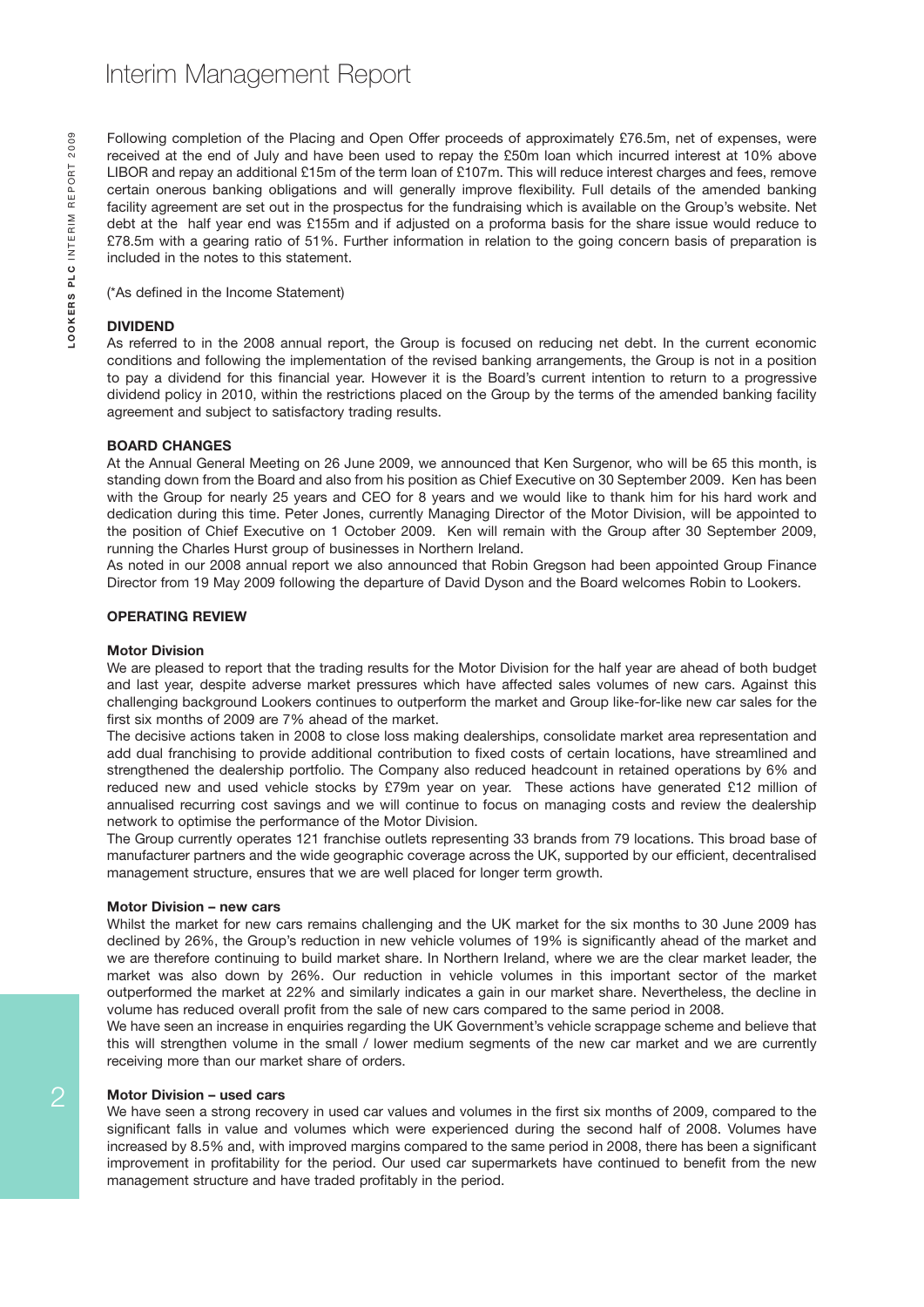#### **Motor Division – aftersales**

The aftersales business in the Motor Division has continued to deliver good organic growth in 2009, with turnover for the first six months increasing by 4%. This has benefited from our improved marketing initiatives including a strengthened health check process and the expansion of our customer support centres with the resulting strengthening of customer loyalty. Revenue and gross profit are above 2008 levels and the Group's share of the aftermarket continues to increase. We are confident that this element of the business can still be developed further and we continue to monitor our customer satisfaction levels to ensure our service offering is a market leader.

#### **Independent Parts Division**

Following a record year in 2008 our independent aftermarket parts division has continued to perform significantly ahead of last year and is heading for another record performance. Turnover has increased by 15% and gross profit has increased by 16%. Profit before tax of £6.1m represents an increase of 39% over the previous year, a very impressive performance. The business continues to benefit as the slower demand for new cars translates into a greater need by consumers for car repairs to their current vehicle as they choose to maintain rather than exchange that vehicle for a new vehicle.

The division consists of FPS Distribution ("FPS"), APEC Limited and BTN Turbocharger Service Limited. FPS is an independent same day distributor of branded automotive parts and is the only national parts distributor in the UK, operating from a central distribution centre supported by 19 regional depots. APEC is a distributor of aftermarket brake parts which has recently expanded its range into the hydraulic brake market and BTN Turbo is an international distributor of turbochargers which has recently increased its penetration into the UK motor factor market.

We continue to develop these businesses and over the last six months have increased capacity at the FPS national distribution centre and three further depots to increase regional representation in key areas and to provide the platform for continuing growth through further development of additional product ranges.

#### **RISKS AND UNCERTAINTIES**

There are a number of potential risks and uncertainties which could have a material impact on the Group's performance over the remaining six months of the financial year and could cause actual results to differ materially from expected and historical results. The Board believes these risks and uncertainties to be consistent with those disclosed in our latest annual report, including general economic factors such as oil prices, interest rates, manufacturers' influence and stability.

#### **OUTLOOK**

Since the end of the half year, Lookers has continued to outperform the new car market and trading across the Motor Division is ahead of both budget and prior year. The independent parts division continues to perform well and is showing further significant year on year progress.

The Board believes that whilst economic conditions remain uncertain, this year will continue to be challenging for the new car market. However, the Group's diversified business model and market leading parts division, together with the actions that have been successfully completed in the Motor Division to reduce costs, leave the Group well positioned to trade through this difficult environment. The successful fundraising and negotiation of amended banking facilities have further strengthened the balance sheet and provided the Group with greater flexibility so that it is well placed to take advantage of opportunities which may arise and to emerge from the current downturn a stronger and more efficient business.

I would like to conclude this report by thanking all members of our staff for their hard work and dedication during the period.

**Phil White** CHAIRMAN 19 August 2009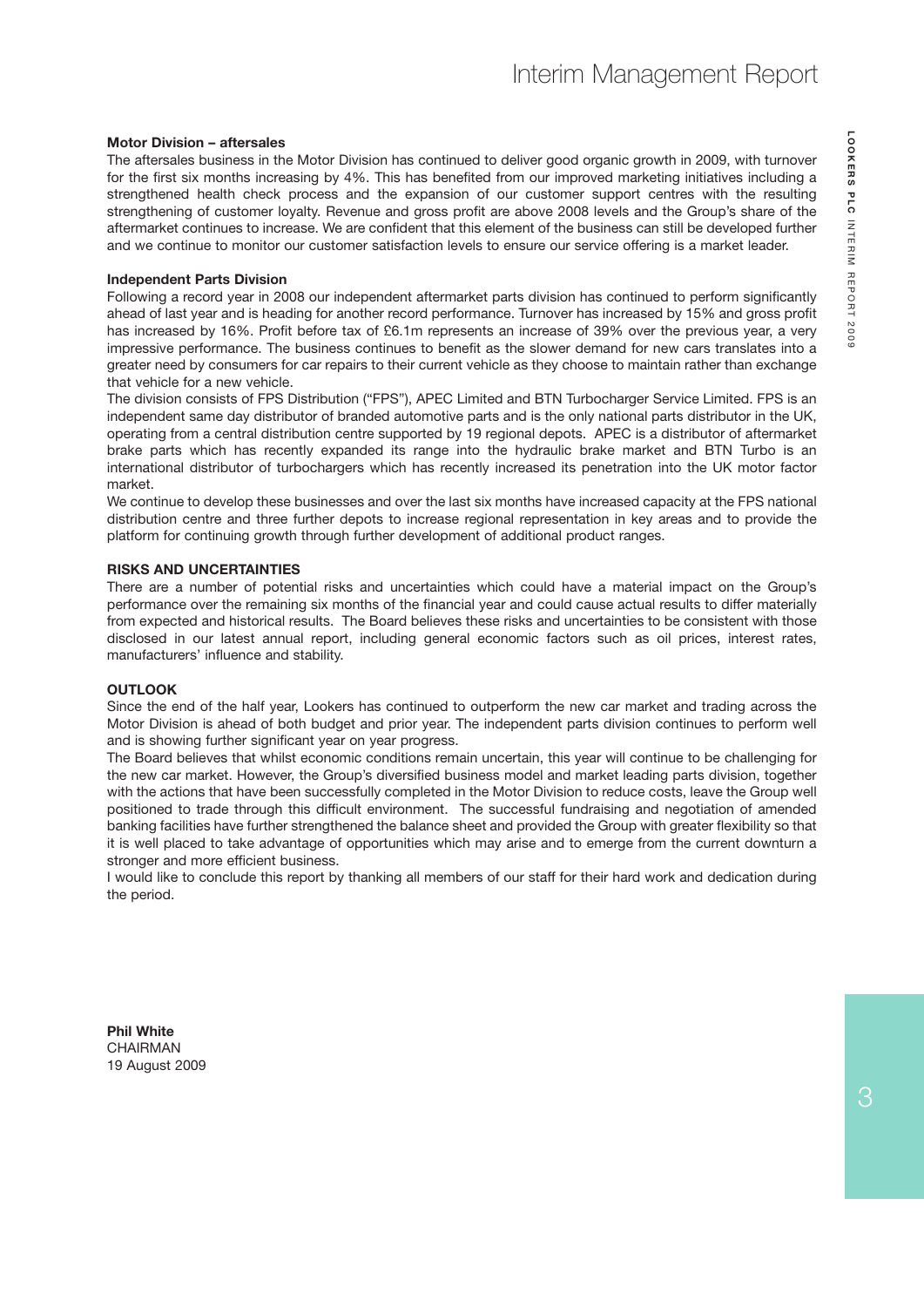#### **WE CONFIRM THAT TO THE BEST OF OUR KNOWLEDGE**

- (a) The interim financial statements have been prepared in accordance with IAS 34 'Interim Financial Reporting'.
- (b) The interim management report includes a fair review of the information required by DTR 4.2.7R (identification of important events during the first six months and description of principal risks and uncertainties for the remaining six months of the year); and
- (c) The interim management report includes a fair review of the information required by DTR 4.2.8R (disclosure of related parties' transactions and charges therein).

By order of the Board

19 August 2009 19 August 2009

**Ken Surgenor Chief Executive Contract Chief Executive Chief Executive Chief Executive Chief Executive Chief Executive Chief Executive Chief Executive Chief Executive Chief Executive Chief Executive Chief Executive Chief E** Finance Director<br>19 August 2009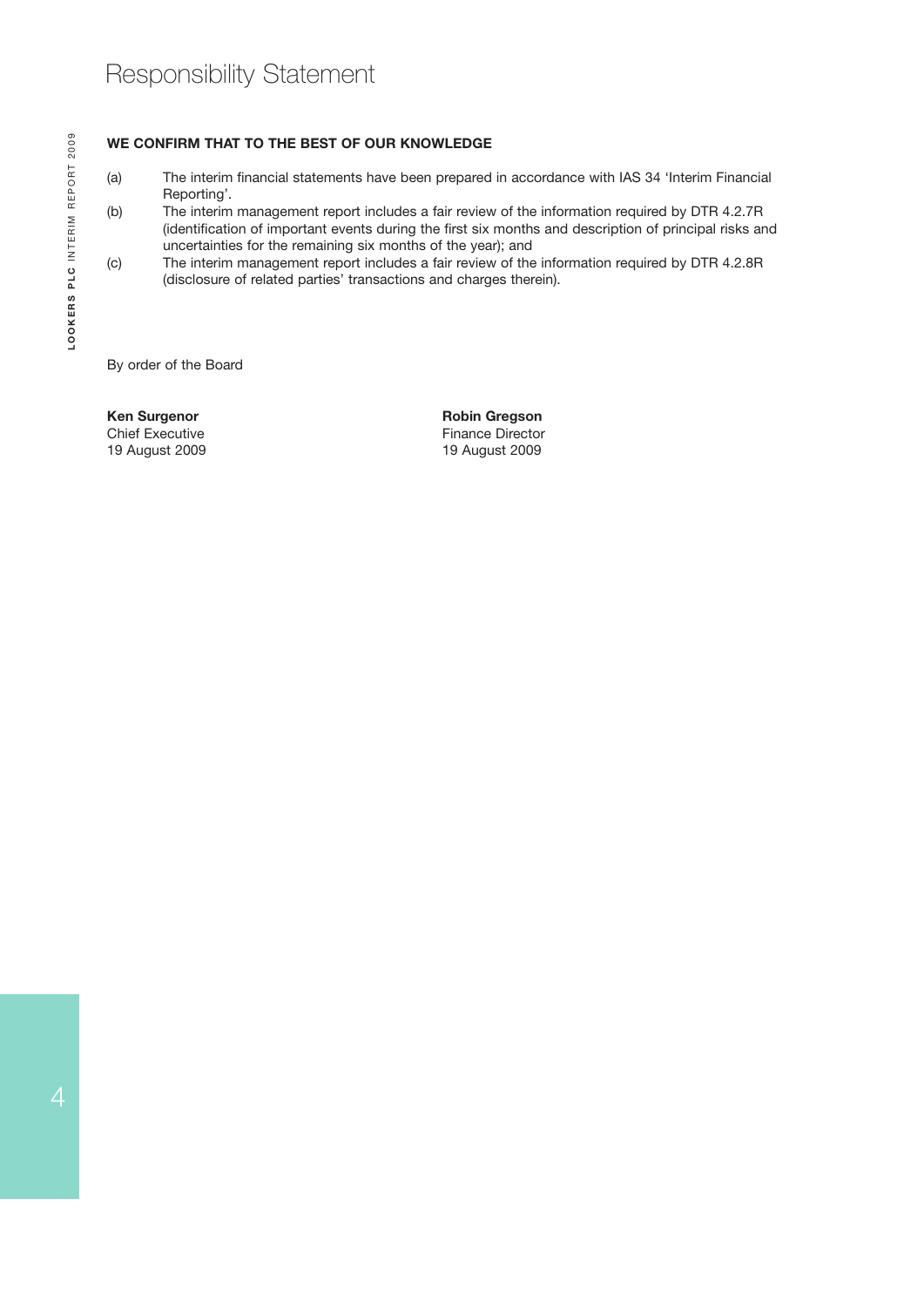## Consolidated Income Statement

Six months ended 30 June 2009

|                                                                 | <b>Note</b>    | <b>Unaudited</b><br>Six months ended<br>30 Jun<br>2009<br>£m | Unaudited<br>Six months ended<br>30 Jun<br>2008<br>£m | Audited<br>Year ended<br>31 Dec<br>2008<br>£m |
|-----------------------------------------------------------------|----------------|--------------------------------------------------------------|-------------------------------------------------------|-----------------------------------------------|
| <b>Continuing Operations</b>                                    |                |                                                              |                                                       |                                               |
| Revenue                                                         | 3              | 870.4                                                        | 1,039.2                                               | 1,775.9                                       |
| Cost of sales                                                   |                | (744.1)                                                      | (902.7)                                               | (1,533.8)                                     |
| Gross profit                                                    |                | 126.3                                                        | 136.5                                                 | 242.1                                         |
| Distribution costs                                              |                | (71.8)                                                       | (83.5)                                                | (160.1)                                       |
| Administration expenses                                         |                | (37.0)                                                       | (29.5)                                                | (72.1)                                        |
| Other operating income                                          |                | 0.1                                                          | 0.2                                                   | 0.3                                           |
| Profit from operations                                          |                | 17.6                                                         | 23.7                                                  | 10.2                                          |
| Profit from operations before amortisation                      |                |                                                              |                                                       |                                               |
| and exceptional items                                           |                | 26.1                                                         | 26.0                                                  | 33.9                                          |
| Amortisation of intangible assets                               |                | (0.8)                                                        | (0.7)                                                 | (1.4)                                         |
| Impairment of goodwill                                          |                |                                                              |                                                       | (3.1)                                         |
| <b>Exceptional items</b>                                        | 5              | (7.7)                                                        | (1.6)                                                 | (19.2)                                        |
| <b>Profit from operations</b>                                   |                | 17.6                                                         | 23.7                                                  | 10.2                                          |
| Interest payable                                                |                |                                                              |                                                       |                                               |
| Net interest on pension schemes                                 |                | (1.2)                                                        | (0.1)                                                 | (0.1)                                         |
| Interest payable                                                | 6              | (7.4)                                                        | (11.0)                                                | (21.1)                                        |
| Interest receivable                                             | 6              | 0.1                                                          | 0.6                                                   | 1.3                                           |
| Net Interest                                                    |                | (8.5)                                                        | (10.5)                                                | (19.9)                                        |
| Exceptional interest payable on closed businesses               |                |                                                              |                                                       | (0.8)                                         |
| Fair value on derivative instruments                            |                | 0.3                                                          | ä,                                                    | (4.0)                                         |
| Debt issue costs                                                |                | (0.2)                                                        | (0.2)                                                 | (0.4)                                         |
| Profit/(loss) on ordinary activities before taxation            |                | 8.6                                                          | 13.0                                                  | (14.9)                                        |
| Profit before tax, amortisation,                                |                |                                                              |                                                       |                                               |
| exceptional items and debt issue costs                          |                | 17.6                                                         | 15.5                                                  | 14.0                                          |
| Amortisation of intangible assets                               |                | (0.8)                                                        | (0.7)                                                 | (1.4)                                         |
| Impairment of goodwill                                          |                |                                                              |                                                       | (3.1)                                         |
| Total exceptional items<br>Fair value on derivative instruments |                | (7.7)                                                        | (1.6)                                                 | (20.0)                                        |
| Debt issue costs                                                |                | (0.3)<br>(0.2)                                               | (0.2)                                                 | (4.0)<br>(0.4)                                |
| Profit/(loss) on ordinary activities before taxation            |                | 8.6                                                          | 13.0                                                  | (14.9)                                        |
| Exceptional tax charge                                          |                |                                                              |                                                       | (7.2)                                         |
| Tax (charge)/credit excluding exceptional tax charge            | 8              | (2.7)                                                        | (4.2)                                                 | 6.1                                           |
| Profit/(loss) for the period                                    |                | 5.9                                                          | 8.8                                                   | (16.0)                                        |
| Continuing operations<br>Earnings per share                     |                |                                                              |                                                       |                                               |
| Basic earnings/(loss) per share                                 | 7              | 3.25p                                                        | 4.86p                                                 | (8.82)p                                       |
| Diluted earnings/(loss) per share                               | $\overline{7}$ | 3.25p                                                        | 4.78p                                                 | (8.82)p                                       |

## Consolidated Statement of Comprehensive Income

Six months ended 30 June 2009

|                                                    | <b>Unaudited</b><br>Six months ended<br>30 Jun<br>2009<br>£m | Unaudited<br>Six months ended<br>30 Jun<br>2008<br>£m | Audited<br>Year ended<br>31 Dec<br>2008<br>£m |
|----------------------------------------------------|--------------------------------------------------------------|-------------------------------------------------------|-----------------------------------------------|
| Actuarial losses recognised in post                |                                                              |                                                       |                                               |
| retirement benefit schemes                         | (17.2)                                                       | (14.7)                                                | (6.1)                                         |
| Movement on deferred taxation on pension liability | 4.8                                                          | 4.1                                                   | 1.7                                           |
| Fair value on derivative instruments               | 0.2                                                          |                                                       | (1.1)                                         |
| Net losses recognised directly in equity           | (12.2)                                                       | (10.6)                                                | (5.5)                                         |
| Profit/(loss) for the period                       | 5.9                                                          | 8.8                                                   | (16.0)                                        |
| Total comprehensive income for the period          | (6.3)                                                        | (1.8)                                                 | (21.5)                                        |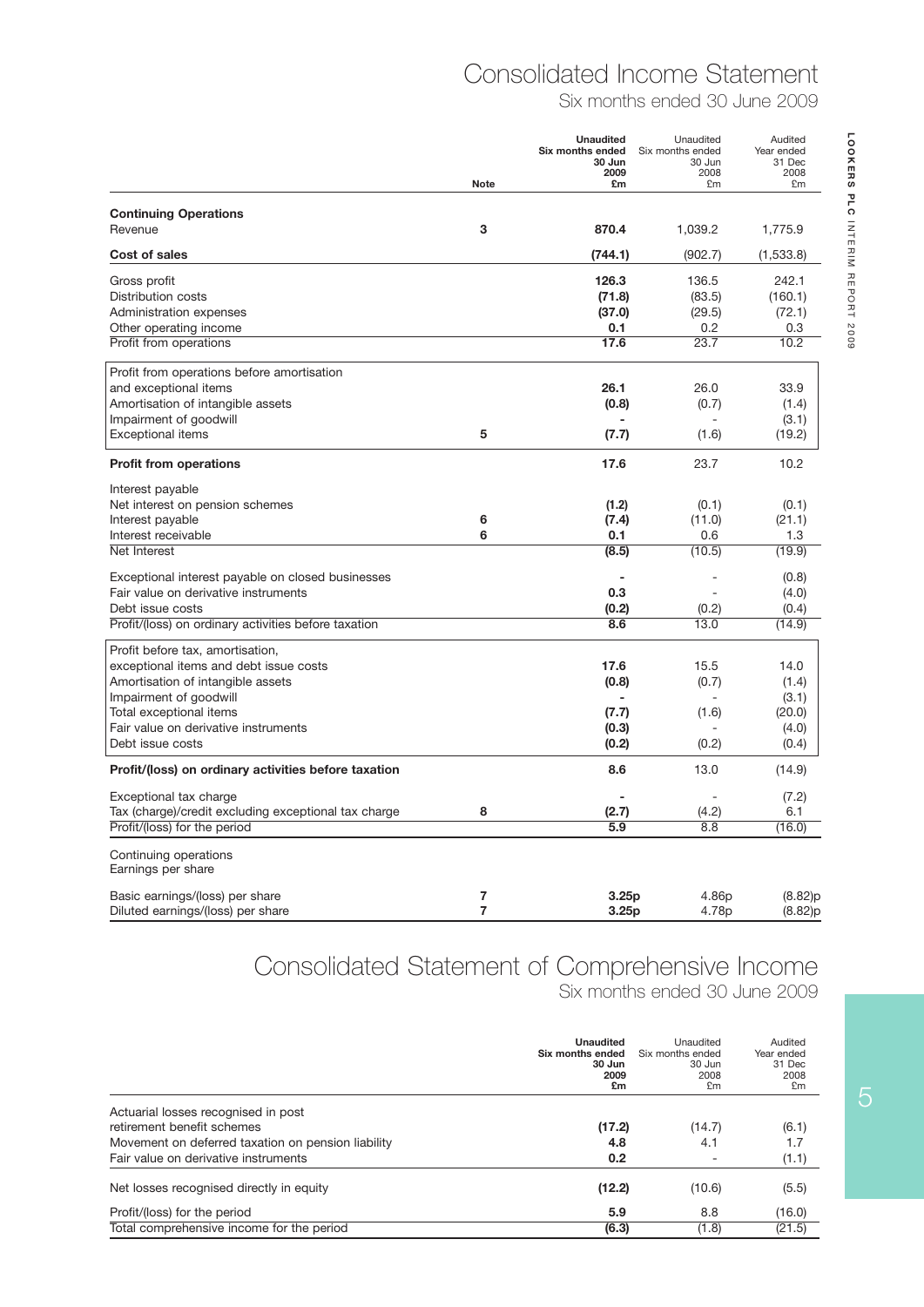### Consolidated Balance Sheet

30 June 2009

|                                                            | <b>Unaudited</b><br>30 Jun | Unaudited<br>30 Jun      | Audited<br>31 Dec |
|------------------------------------------------------------|----------------------------|--------------------------|-------------------|
|                                                            | 2009                       | 2008                     | 2008              |
|                                                            | £m                         | £m                       | £m                |
| Non current assets                                         |                            |                          |                   |
| Goodwill                                                   | 44.8                       | 44.9                     | 44.8              |
| Intangible assets                                          | 17.7                       | 18.0                     | 18.4              |
| Property, plant and equipment                              | 205.3                      | 213.0                    | 205.8             |
|                                                            | 267.8                      | 275.9                    | 269.0             |
| <b>Current assets</b>                                      |                            |                          |                   |
| Inventories                                                | 208.6                      | 330.9                    | 303.7             |
| Trade and other receivables                                | 113.6                      | 141.2                    | 84.3              |
| Cash and cash equivalents                                  | 4.2                        | 23.1                     | 2.1               |
| Derivative financial instruments                           |                            |                          | 0.3               |
| Assets held for sale                                       | 3.1                        | $\overline{\phantom{a}}$ | 5.4               |
|                                                            | 329.5                      | 495.2                    | 395.8             |
| <b>Total assets</b>                                        | 597.3                      | 771.1                    | 664.8             |
|                                                            |                            |                          |                   |
| <b>Current liabilities</b><br><b>Financial liabilities</b> |                            |                          |                   |
| - Bank loans and overdrafts                                | 10.0                       | 10.0                     | 10.0              |
|                                                            | 287.4                      | 472.3                    | 371.7             |
| Trade and other payables<br>Current tax liabilities        | 9.3                        | 14.1                     |                   |
|                                                            |                            |                          | 4.5               |
| Short term provisions                                      | 1.0                        | 0.7                      | 1.6               |
| Derivative financial instruments                           | 5.2<br>312.9               | 497.1                    | 5.4<br>393.2      |
|                                                            |                            |                          |                   |
| Net current assets/(liabilities)                           | 16.6                       | (1.9)                    | 2.6               |
| Non current liabilities                                    |                            |                          |                   |
| <b>Financial liabilities</b>                               |                            |                          |                   |
| - Bank loans                                               | 149.2                      | 116.7                    | 141.6             |
| Trade and other payables                                   | 5.7                        | 5.1                      | 5.4               |
| Retirement benefit obligations                             | 43.9                       | 37.5                     | 27.7              |
| Deferred tax liabilities                                   | 8.4                        | 8.2                      | 13.3              |
| Long term provisions                                       | 0.6                        | 0.6                      | 0.7               |
|                                                            | 207.8                      | 168.1                    | 188.7             |
| <b>Total liabilities</b>                                   | 520.7                      | 665.2                    | 581.9             |
|                                                            |                            |                          |                   |
| <b>Net assets</b>                                          | 76.6                       | 105.9                    | 82.9              |
| Shareholders' equity                                       |                            |                          |                   |
| Ordinary share capital                                     | 9.1                        | 9.1                      | 9.1               |
| Share premium                                              | 6.2                        | 6.2                      | 6.2               |
| Capital redemption reserve                                 | 14.6                       | 14.6                     | 14.6              |
| Other reserve                                              | (0.9)                      | 0.5                      | (1.1)             |
| Retained earnings                                          | 47.6                       | 75.5                     | 54.1              |
| <b>Total Equity</b>                                        | 76.6                       | 105.9                    | 82.9              |

### Consolidated Statement of Changes in Equity

Six months ended 30 June 2009

| A JIZA TETAJI ILI ILE AJI ILEALIJA EULU LULEITAJ ZELIJAJAJ | Share<br>capital<br>£m | <b>Share</b><br>premium<br>£m | Capital<br>redemption<br>reserve<br>£m | Other<br>reserve<br>£m | Retained<br>earnings<br>£m | <b>Total</b><br>£m |
|------------------------------------------------------------|------------------------|-------------------------------|----------------------------------------|------------------------|----------------------------|--------------------|
| As at 1 January 2009                                       | 9.1                    | 6.2                           | 14.6                                   | (1.1)                  | 54.1                       | 82.9               |
| Profit for the period                                      |                        |                               |                                        |                        | 5.9                        | 5.9                |
| Actuarial losses recognised on defined                     |                        |                               |                                        |                        |                            |                    |
| benefit pension schemes                                    |                        |                               |                                        |                        | (17.2)                     | (17.2)             |
| Deferred taxation on pension liability                     |                        |                               |                                        |                        | 4.8                        | 4.8                |
| Fair value on derivative instruments                       |                        |                               | ۰                                      | 0.2                    | $\qquad \qquad$            | 0.2                |
| As at 30 June 2009                                         | 9.1                    | 6.2                           | 14.6                                   | (0.9)                  | 47.6                       | 76.6               |

#### Six months ended 30 June 2008

| As at 1 January 2008                   | 9.1 | 5.6 | 14.6 | 0.4 | 81.8   | 111.5  |
|----------------------------------------|-----|-----|------|-----|--------|--------|
| New shares issued                      |     | 0.6 |      |     |        | 0.6    |
| Profit for the period                  |     | -   |      | ۰   | 8.8    | 8.8    |
| <b>Dividends</b>                       |     |     |      |     | (4.5)  | (4.5)  |
| Actuarial losses recognised on defined |     |     |      |     |        |        |
| benefit pension schemes                |     |     |      | -   | (14.7) | (14.7) |
| Deferred taxation on pension liability |     |     |      |     | 4.1    | 4.1    |
| Fair value on derivative instruments   |     |     | -    | 0.1 | ۰      | 0.1    |
| As at 30 June 2008                     | 9.1 | 6.2 | 14.6 | 0.5 | 75.5   | 105.9  |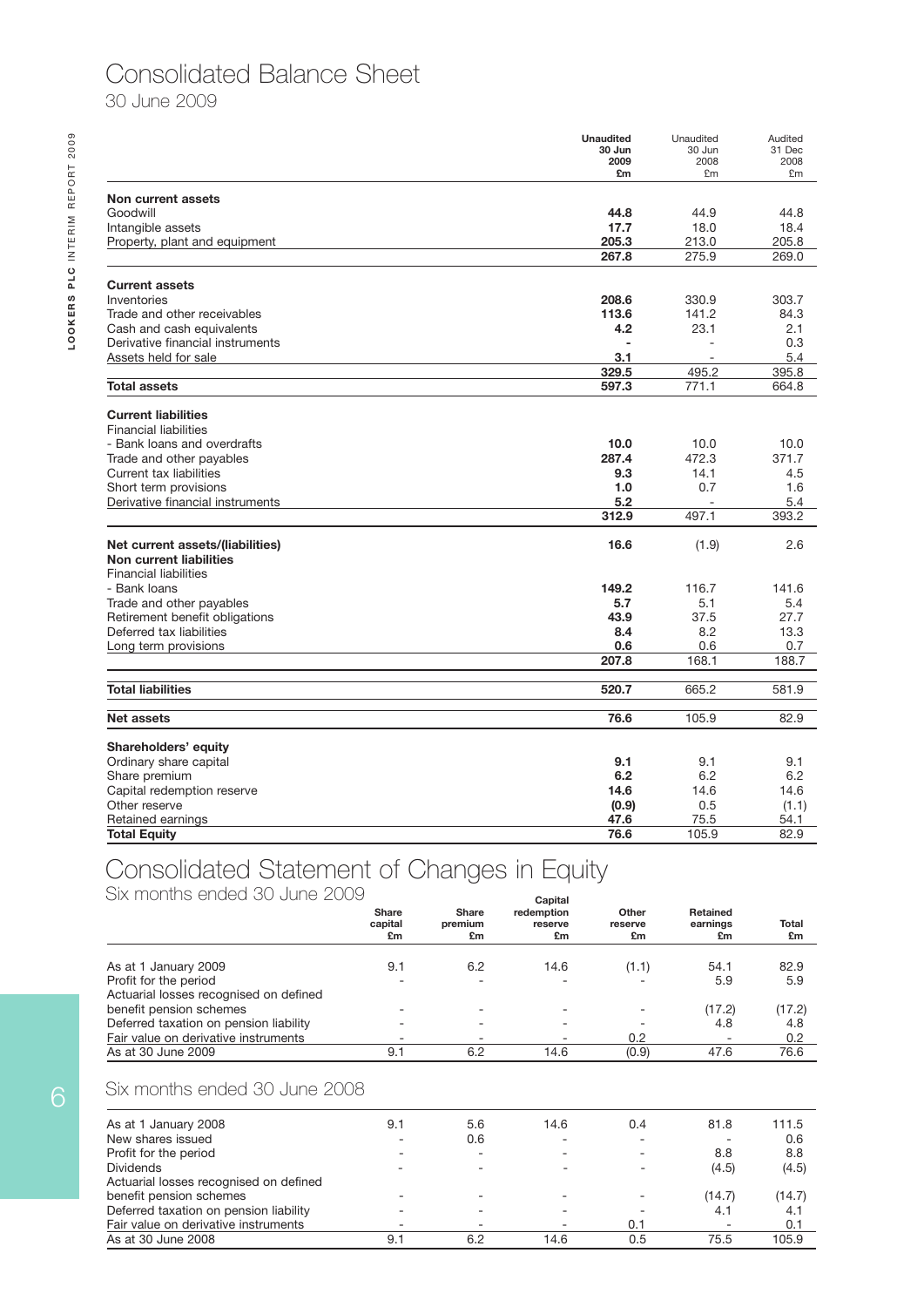### Year ended 31 December 2008 Consolidated Statement of Changes in Equity (continued)

|                                        | <b>Share</b><br>capital<br>£m | <b>Share</b><br>premium<br>£m | Capital<br>redemption<br>reserve<br>£m | Other<br>reserve<br>£m | Retained<br>earnings<br>£m | Total<br>£m |
|----------------------------------------|-------------------------------|-------------------------------|----------------------------------------|------------------------|----------------------------|-------------|
| As at 1 January 2008                   | 9.1                           | 5.6                           | 14.6                                   | 0.4                    | 81.8                       | 111.5       |
| New shares issued                      |                               | 0.6                           |                                        |                        |                            | 0.6         |
| Loss for the year                      |                               | -                             |                                        | ۰                      | (16.0)                     | (16.0)      |
| <b>Dividends</b>                       |                               |                               |                                        |                        | (7.3)                      | (7.3)       |
| Actuarial losses recognised on defined |                               |                               |                                        |                        |                            |             |
| benefit pension schemes                |                               |                               |                                        |                        | (6.1)                      | (6.1)       |
| Deferred taxation on pension liability |                               |                               |                                        |                        | 1.7                        | 1.7         |
| Share based payments                   |                               |                               |                                        | (0.4)                  |                            | (0.4)       |
| Fair value on derivative instruments   |                               |                               |                                        | (1.1)                  |                            | (1.1)       |
| As at 31 December 2008                 | 9.1                           | 6.2                           | 14.6                                   | (1.1)                  | 54.1                       | 82.9        |

### Consolidated Cash Flow Statement

Six months ended 30 June 2009

|                                                                                                   | <b>Unaudited</b><br><b>Six months ended</b> Six months ended<br>30 Jun<br>2009<br>£m | Unaudited<br>30 Jun<br>2008<br>£m | Audited<br>Year ended<br>31 Dec<br>2008<br>£m |
|---------------------------------------------------------------------------------------------------|--------------------------------------------------------------------------------------|-----------------------------------|-----------------------------------------------|
| Cash flows from operating activities                                                              |                                                                                      |                                   |                                               |
| Profit/(loss) for the period                                                                      | 5.9                                                                                  | 8.8                               | (16.0)                                        |
| Adjustments for:                                                                                  |                                                                                      |                                   |                                               |
| Tax                                                                                               | 2.7                                                                                  | 4.2                               | 1.1                                           |
| Depreciation                                                                                      | 4.1                                                                                  | 4.7                               | 9.0                                           |
| Impairment of fixed assets on dealership closures                                                 |                                                                                      |                                   | $2.5\,$                                       |
| Loss on disposal of plant and equipment                                                           |                                                                                      |                                   | $0.2\,$                                       |
| Profit on disposal of properties                                                                  | (0.4)                                                                                |                                   |                                               |
| Amortisation of intangible assets                                                                 | 0.8                                                                                  | 0.7                               | 1.4                                           |
| Impairment of goodwill                                                                            | $\overline{\phantom{0}}$                                                             |                                   | 3.1                                           |
| Interest income                                                                                   | (0.1)                                                                                | (0.6)                             | (1.6)                                         |
| Interest payable                                                                                  | 8.9                                                                                  | 11.2                              | 26.3                                          |
| Debt issue costs                                                                                  | 0.2                                                                                  | 0.2                               | 0.4                                           |
| Share based payment charge                                                                        |                                                                                      | 0.1                               | (0.4)                                         |
| Changes in working capital (excluding effects of                                                  |                                                                                      |                                   |                                               |
| acquisitions and disposal of subsidiaries)                                                        |                                                                                      |                                   |                                               |
| Decrease/(increase) in inventories                                                                | 95.1                                                                                 | (11.1)                            | 17.1                                          |
| (Increase)/decrease in trade and other receivables                                                | (29.3)                                                                               | (29.8)                            | 24.2                                          |
| (Decrease)/increase in payables                                                                   | (89.1)                                                                               | 57.2                              | (42.8)                                        |
| Difference between pension charge and                                                             |                                                                                      |                                   |                                               |
| cash contributions                                                                                | (1.0)                                                                                | (1.1)                             | (2.2)                                         |
| Movement in provisions                                                                            |                                                                                      | (0.1)                             | 1.4                                           |
| Cash (absorbed by)/generated from operations                                                      | (2.2)                                                                                | 44.4                              | 23.7                                          |
| Interest paid                                                                                     | (8.1)                                                                                | (10.2)                            | (20.3)                                        |
| Interest received                                                                                 | 0.1                                                                                  | 0.6                               | 1.2                                           |
| Tax refunded/(paid)                                                                               | 2.1                                                                                  | (1.2)                             | (3.0)                                         |
| Net cash (outflow)/inflow from operating activities                                               | (8.1)                                                                                | 33.6                              | 1.6                                           |
| Cash flows from investing activities                                                              |                                                                                      |                                   |                                               |
| Acquisition of subsidiaries (net of cash acquired)                                                |                                                                                      | (1.7)                             | (4.4)                                         |
| Purchase of property, plant and equipment                                                         | (3.9)                                                                                | (3.9)                             | (8.6)                                         |
| Purchase of intangible fixed assets                                                               | (0.1)                                                                                | (2.6)                             | (3.8)                                         |
| Proceeds from sale of property, plant and equipment                                               | 3.9                                                                                  | 0.3                               | 0.5                                           |
| Net cash used by investing activities                                                             | (0.1)                                                                                | (7.9)                             | (16.3)                                        |
|                                                                                                   |                                                                                      |                                   |                                               |
| Cash flows from/(used by) financing activities                                                    |                                                                                      |                                   |                                               |
| Repayment of loans                                                                                |                                                                                      | (13.5)                            | (10.0)                                        |
| Net proceeds from drawdown of existing bank facilities                                            | 10.3                                                                                 |                                   | 18.9                                          |
| Principal payments under HP agreements                                                            |                                                                                      | $\overline{\phantom{a}}$          | (0.1)                                         |
| Dividends paid to Group shareholders                                                              | -                                                                                    | (3.9)                             | (6.8)                                         |
| Net cash from/(used by) financing activities                                                      | 10.3                                                                                 | (17.4)                            | 2.0                                           |
|                                                                                                   | 2.1                                                                                  | 8.3                               |                                               |
| Increase in cash and cash equivalents<br>Cash and cash equivalents at the beginning of the period | 2.1                                                                                  | 14.8                              | (12.7)<br>14.8                                |
| Cash and cash equivalents at the end of the period                                                | 4.2                                                                                  | 23.1                              | 2.1                                           |
|                                                                                                   |                                                                                      |                                   |                                               |

7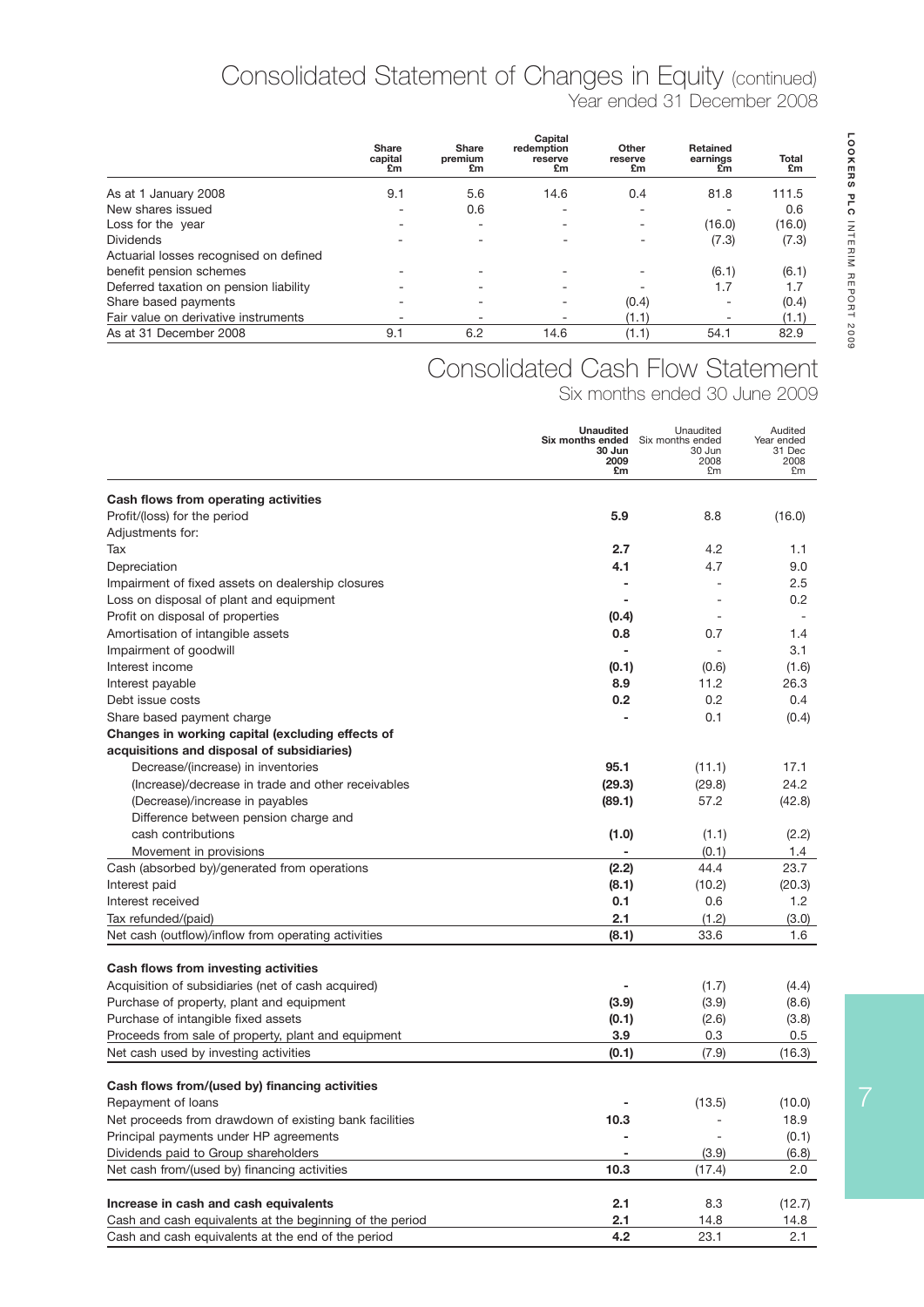Six months ended 30 June 2009

#### **1. GENERAL INFORMATION**

The financial information for the period ended 30 June 2009 and similarly the period ended 30 June 2008 has neither been audited nor reviewed by the auditors. The financial information for the year ended 31 December 2008 has been based on information in the audited financial statements for that period.

The information for the year ended 31 December 2008 does not constitute statutory accounts as defined in section 240 of the Companies Act 1985. A copy of the statutory accounts for that year has been delivered to the Registrar of Companies. The auditors' report on those accounts was not qualified and did not contain statements under section 237(2) or (3) of the Companies Act 1985.

#### **2. ACCOUNTING POLICIES**

The annual financial statements of Lookers plc are prepared in accordance with IFRSs as adopted by the European Union. The set of financial statements included in this half yearly financial report has been prepared in accordance with International Accounting Standards 34 'Interim Financial Reporting', as adopted by the European Union. The same accounting policies, presentation and methods of computation are followed in the half yearly financial report as applied in the Group's latest annual audited financial statements, except for the adoption in the period of IAS 1 'Presentation of Financial Statements' (Revised 2007) and IFRS 8 'Operating Segments'. IAS 1 (revised) requires the presentation of a statement of changes in equity as a primary statement, separate from the Income Statement and Statement of Comprehensive Income. As a result, a Consolidated Statement of Changes in Equity has been included in the primary statements, showing changes in each component of equity for each period presented.

#### **Basis of preparation: Going concern**

This half year report has been prepared on a going concern basis which the Directors believe to be appropriate for the reasons set out below.

The Group meets its' day to day working capital requirements through short term manufacturer stocking loans and external bank financing. The external bank financing was successfully renegotiated on 29 May and then 25 June 2009. Since that date, and as described in more detail in note 10, the Group has successfully received gross proceeds in excess of £80 million through a Firm Placing and Placing and Open Offer. The Directors have prepared trading and cash flow forecasts which have been updated to reflect performance in the first half of the year, improvements in working capital, the proceeds from the Firm Placing and Placing and Open Offer and measured these against the revised banking facility. After making enquiries, considering the matters noted above and also uncertainties in the current operating environment, the Directors have a reasonable expectation that the Group and the Company have adequate resources to continue in operational existence for the foreseeable future and have therefore continued to adopt the going concern basis in preparing this interim consolidated financial information.

#### **3. SEGMENTAL REPORTING**

The following is an analysis of the Group's business reporting segments. The adoption of IFRS 8 'Operating Segments' has had no effect on the Group's reporting segments.

| <b>Unaudited</b>                     |                       |                           |                   |             |
|--------------------------------------|-----------------------|---------------------------|-------------------|-------------|
| Six months                           | Motor                 | Parts                     |                   |             |
| ended 30 June 2009                   | <b>Division</b><br>£m | <b>Distribution</b><br>£m | Unallocated<br>£m | Group<br>£m |
| <b>Continuing operations</b>         |                       |                           |                   |             |
| <b>Revenue</b>                       | 794.3                 | 76.1                      | ۰                 | 870.4       |
| Segmental result                     | 19.9                  | 6.2                       |                   | 26.1        |
| Amortisation of intangible assets    | (0.5)                 | (0.3)                     |                   | (0.8)       |
| <b>Exceptional Items</b>             | (7.7)                 |                           | -                 | (7.7)       |
| Interest expense                     |                       |                           | (8.6)             | (8.6)       |
| Interest income                      |                       |                           | 0.1               | 0.1         |
| Fair value on derivative instruments |                       |                           | (0.3)             | (0.3)       |
| Debt issue costs                     |                       |                           | (0.2)             | (0.2)       |
| Profit before taxation               |                       |                           |                   | 8.6         |
| Taxation                             |                       |                           |                   | (2.7)       |
|                                      |                       |                           |                   |             |
| Profit for the financial period from |                       |                           |                   |             |
| continuing operations attributable   |                       |                           |                   |             |
| to shareholders                      |                       |                           |                   | 5.9         |
| Segmental assets                     | 483.8                 | 113.0                     |                   | 596.8       |
| Unallocated assets                   |                       |                           |                   |             |
| - Property, plant and equipment      |                       |                           | 0.5               | 0.5         |
| <b>Total assets</b>                  |                       |                           |                   | 597.3       |
|                                      |                       |                           |                   |             |
| Segmental liabilities                | 315.4                 | 46.1                      |                   | 361.5       |
| Unallocated liabilities              |                       |                           |                   |             |
| - Corporate borrowings               |                       |                           | 159.2             | 159.2       |
| <b>Total liabilities</b>             |                       |                           |                   | 520.7       |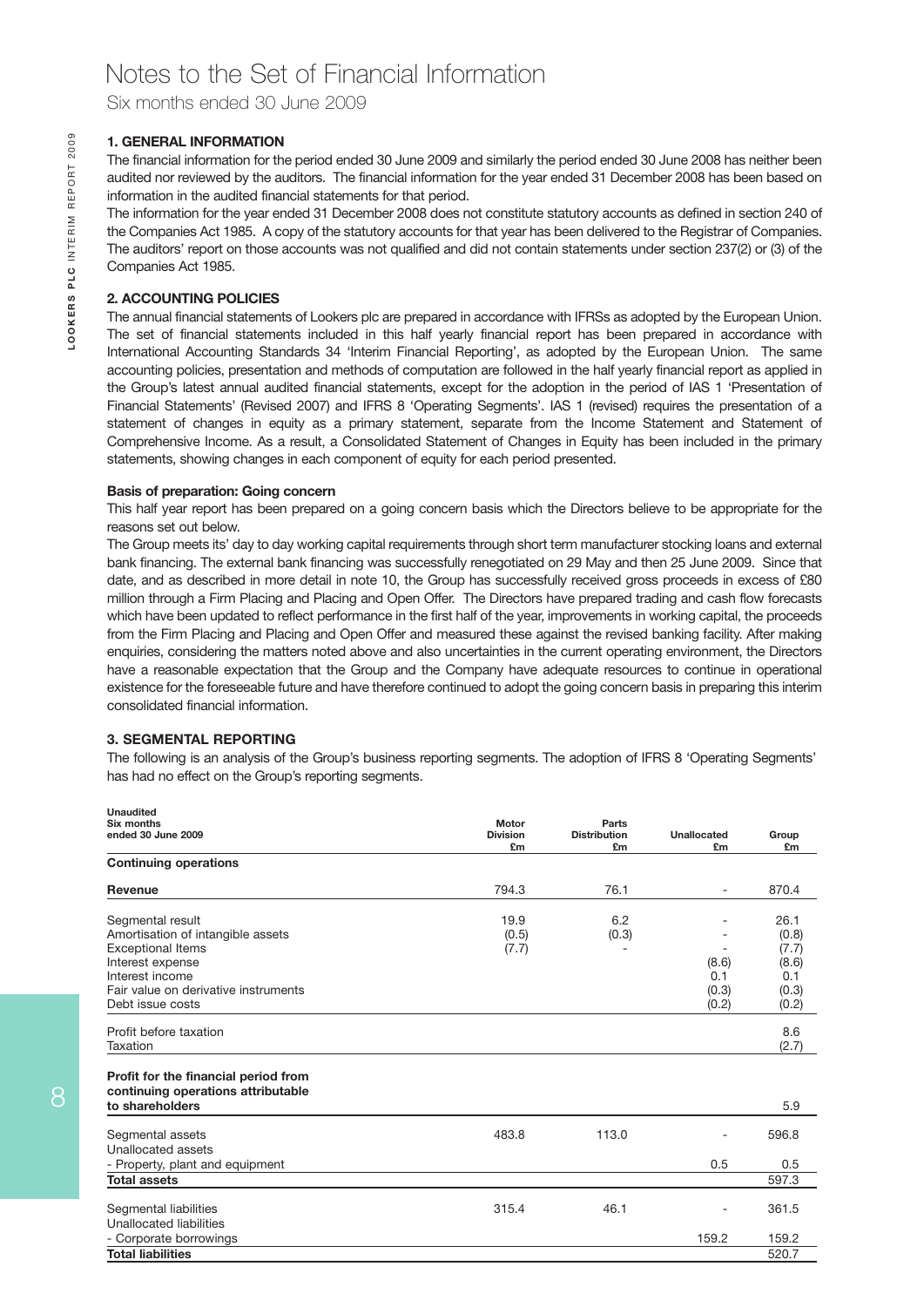## Notes to the Set of Financial Information

Six months ended 30 June 2009

#### **3. SEGMENTAL REPORTING (continued)**

| <b>Unaudited</b><br>Six months                                                                | Motor                 | Parts                     |                          |             |
|-----------------------------------------------------------------------------------------------|-----------------------|---------------------------|--------------------------|-------------|
| ended 30 June 2008                                                                            | <b>Division</b><br>£m | <b>Distribution</b><br>£m | <b>Unallocated</b><br>£m | Group<br>£m |
| <b>Continuing operations</b>                                                                  |                       |                           |                          |             |
| Revenue                                                                                       | 973.1                 | 66.1                      | $\overline{\phantom{a}}$ | 1,039.2     |
| Segmental result                                                                              | 21.6                  | 4.4                       |                          | 26.0        |
| Amortisation of intangible assets                                                             | (0.4)                 | (0.3)                     |                          | (0.7)       |
| <b>Exceptional Items</b>                                                                      | (1.6)                 |                           | $\overline{\phantom{a}}$ | (1.6)       |
| Interest expense                                                                              |                       |                           | (11.1)                   | (11.1)      |
| Interest income                                                                               |                       |                           | 0.6                      | 0.6         |
| Debt issue costs                                                                              |                       |                           | (0.2)                    | (0.2)       |
| Profit before taxation                                                                        |                       |                           |                          | 13.0        |
|                                                                                               |                       |                           |                          | (4.2)       |
| Taxation                                                                                      |                       |                           |                          |             |
|                                                                                               |                       |                           |                          |             |
|                                                                                               |                       |                           |                          |             |
| Profit for the financial period from<br>continuing operations attributable<br>to shareholders |                       |                           |                          | 8.8         |
| Segmental assets                                                                              | 663.9                 | 106.6                     |                          | 770.5       |
| Unallocated assets                                                                            |                       |                           |                          |             |
| - Property, plant and equipment                                                               |                       |                           | 0.6                      | 0.6         |
| <b>Total assets</b>                                                                           |                       |                           |                          | 771.1       |
|                                                                                               | 508.2                 | 44.6                      |                          | 552.8       |
| Unallocated liabilities                                                                       |                       |                           |                          |             |
| Segmental liabilities<br>- Corporate borrowings                                               |                       |                           | 112.4                    | 112.4       |

| Year ended<br>31 December 2008       | <b>Motor</b><br><b>Division</b><br>£m | Parts<br><b>Distribution</b><br>£m | <b>Unallocated</b><br>£m | Group<br>£m |
|--------------------------------------|---------------------------------------|------------------------------------|--------------------------|-------------|
| <b>Continuing operations</b>         |                                       |                                    |                          |             |
| Revenue                              | 1,646.0                               | 129.9                              |                          | 1,775.9     |
| Segmental result                     | 25.6                                  | 8.3                                |                          | 33.9        |
| Amortisation of intangible assets    | (0.8)                                 | (0.6)                              |                          | (1.4)       |
| Impairment of goodwill               | (3.1)                                 |                                    |                          | (3.1)       |
| <b>Exceptional Items</b>             | (20.0)                                |                                    |                          | (20.0)      |
| Interest expense                     |                                       |                                    | (21.2)                   | (21.2)      |
| Interest income                      |                                       |                                    | 1.3                      | 1.3         |
| Fair value on derivative instruments |                                       |                                    | (4.0)                    | (4.0)       |
| Debt issue costs                     |                                       |                                    | (0.4)                    | (0.4)       |
| Loss before taxation                 |                                       |                                    |                          | (14.9)      |
| Taxation                             |                                       |                                    |                          | (1.1)       |
| Loss for the financial year from     |                                       |                                    |                          |             |
| continuing operations attributable   |                                       |                                    |                          |             |
| to shareholders                      |                                       |                                    |                          | (16.0)      |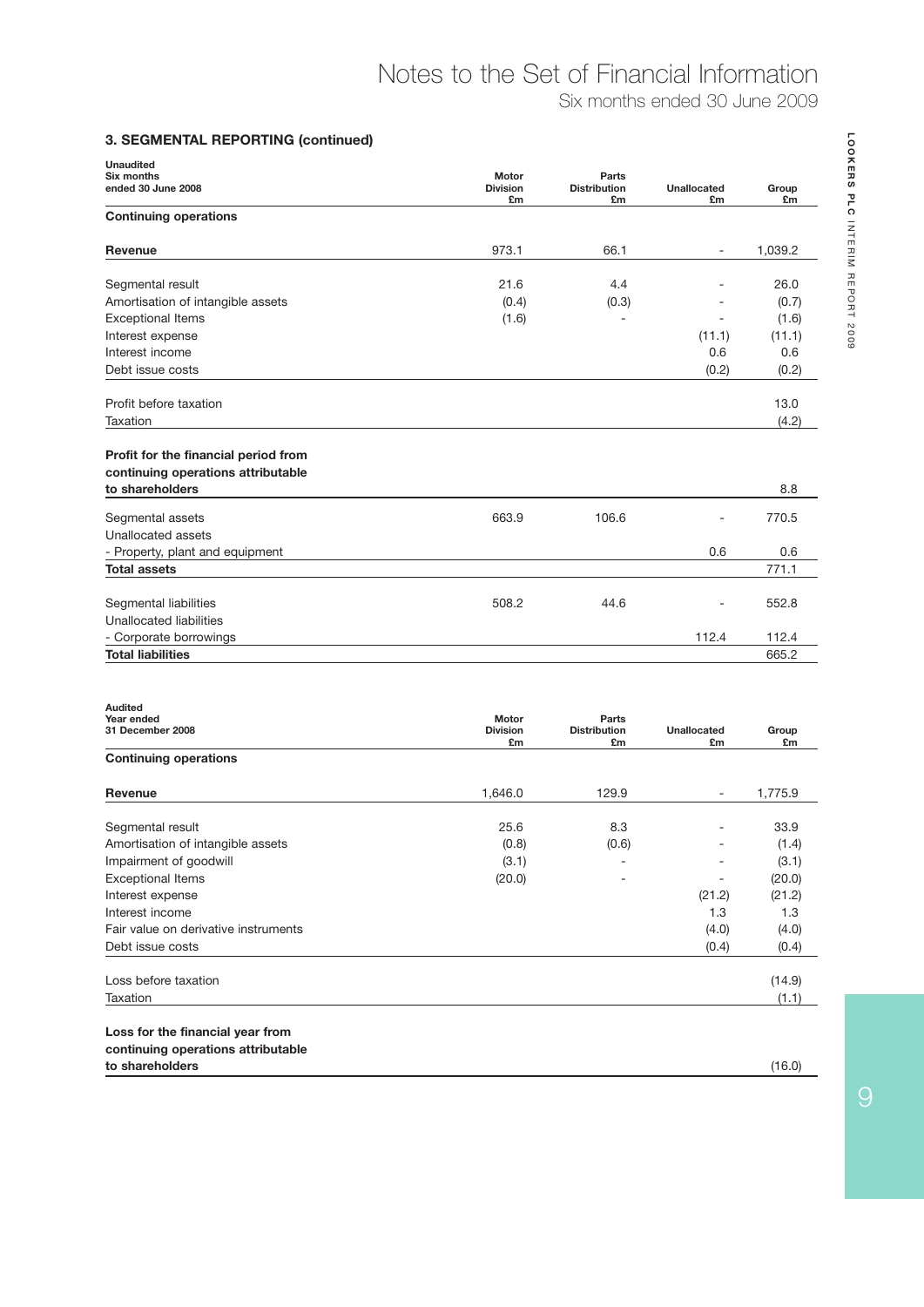#### **3. SEGMENTAL REPORTING (continued)**

| <b>Audited</b>                  |                       |                           |                   |             |
|---------------------------------|-----------------------|---------------------------|-------------------|-------------|
| Year ended                      | <b>Motor</b>          | Parts                     |                   |             |
| 31 December 2008                | <b>Division</b><br>£m | <b>Distribution</b><br>£m | Unallocated<br>£m | Group<br>£m |
| Segmental assets                | 559.9                 | 104.4                     |                   | 664.3       |
| Unallocated assets              |                       |                           |                   |             |
| - Property, plant and equipment |                       |                           | 0.5               | 0.5         |
| <b>Total assets</b>             |                       |                           |                   | 664.8       |
| Segmental liabilities           | 410.1                 | 40.1                      |                   | 450.2       |
| Unallocated liabilities         |                       |                           |                   |             |
| - Corporate borrowings          |                       |                           | 131.7             | 131.7       |
| <b>Total liabilities</b>        |                       |                           |                   | 581.9       |

For the purposes of monitoring segment performance and allocating resources between segments, the Group's Chief Executive monitors the tangible, intangible and financial assets attributable to each segment. All assets are allocated to reportable segments with the exception of other financial assets (except for trade and other receivables) and tax assets. Assets used jointly by reportable segments are allocated on the basis of the revenues earned by individual reportable segments.

#### **4. DIVIDENDS**

No interim dividend is proposed (2008: 1.60p per share).

|                                              | <b>Unaudited</b><br>Six months | Unaudited<br>Six months | Audited<br>Year |
|----------------------------------------------|--------------------------------|-------------------------|-----------------|
|                                              | ended                          | ended                   | ended           |
|                                              | 30 Jun                         | 30 Jun                  | 31 Dec          |
|                                              | 2009                           | 2008                    | 2008            |
|                                              |                                |                         | D               |
|                                              |                                |                         |                 |
| Ordinary dividend per share - paid in period | -                              | 2.42                    | 1.60            |
| - proposed                                   |                                | 1.60                    | ۰               |

#### **5. EXCEPTIONAL ITEMS**

|                                                     | <b>Unaudited</b> | Unaudited  | Audited |
|-----------------------------------------------------|------------------|------------|---------|
|                                                     | Six months       | Six months | Year    |
|                                                     | ended            | ended      | ended   |
|                                                     | 30 Jun           | 30 Jun     | 31 Dec  |
|                                                     | 2009             | 2008       | 2008    |
|                                                     | £m               | £m         | £m      |
| Refinancing costs                                   | (5.2)            |            |         |
| Profit on disposal of properties                    | 0.4              |            |         |
| Closure costs and loss on termination of businesses | (2.0)            | (1.0)      | (13.3)  |
| Integration/other costs                             | (0.2)            | (0.6)      | (3.3)   |
| Aborted acquisition costs                           | (0.2)            |            | (1.6)   |
| Other                                               | (0.5)            |            | (0.7)   |
| VAT refund                                          |                  |            | (0.3)   |
|                                                     | (7.7)            | (1.6)      | (19.2)  |
| Interest on closed businesses                       |                  |            | (0.8)   |
| <b>Total exceptional items</b>                      | (7.7)            | (1.6)      | (20.0)  |

#### **6. INTEREST COSTS - NET**

|                                  | <b>Unaudited</b> | Unaudited  | Audited |
|----------------------------------|------------------|------------|---------|
|                                  | Six months       | Six months | Year    |
|                                  | ended            | ended      | ended   |
|                                  | 30 Jun           | 30 Jun     | 31 Dec  |
|                                  | 2009             | 2008       | 2008    |
|                                  | £m               | £m         | £m      |
|                                  |                  |            |         |
| Net interest on pension schemes  | 1.2              | 0.1        | 0.1     |
|                                  |                  |            |         |
| Bank interest payable            | 5.1              | 7.6        | 12.2    |
| Interest on consignment vehicles | 2.2              | 3.4        | 8.7     |
| Other interest                   | 0.1              |            | 0.2     |
| Interest payable                 | 7.4              | 11.0       | 21.1    |
| Bank interest receivable         | (0.1)            | (0.6)      | (1.3)   |
| Net interest                     | 8.5              | 10.5       | 19.9    |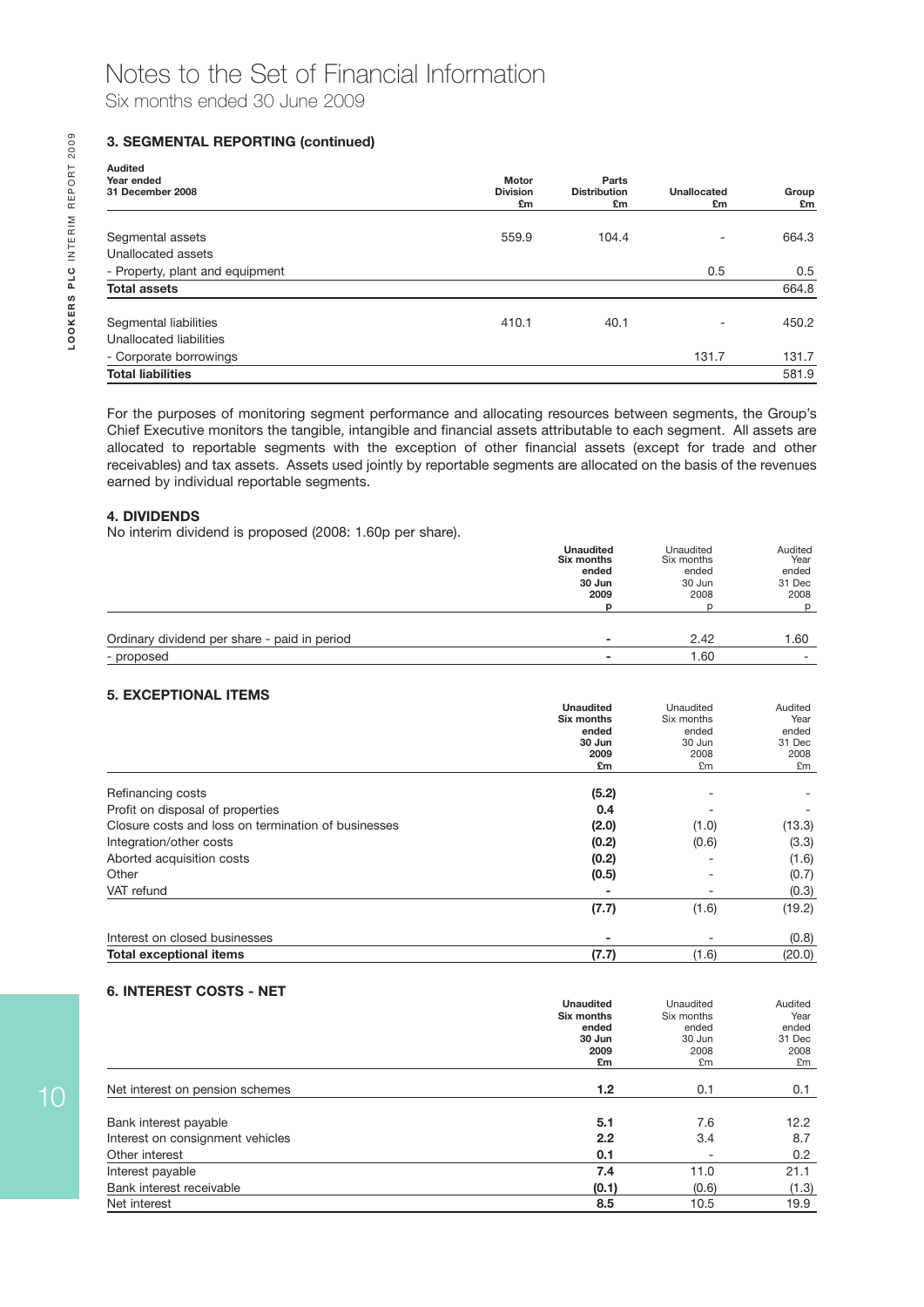#### **7. EARNINGS PER SHARE**

The calculation of earnings per ordinary share is based on profits on ordinary activities after taxation amounting to £5.9m (2008: £8.8m) and a weighted average of 181,670,573 ordinary shares in issue during the period (2008: 181,186,038).

The diluted earnings per share is based on the weighted average number of shares, after taking account of the dilutive impact of shares under option of nil (2008: 2,806,140). The diluted earnings per share is 3.25p (2008: 4.78p).

Adjusted earnings per share is stated before amortisation of intangible assets, impairment of goodwill, the profit on disposal of properties less other exceptional items (net) and is calculated on profits of £12.3m for the period (2008: £10.6m).

|                                      |                                                 | <b>Unaudited</b><br>Six months ended<br>30 Jun 2009 |                                   | Unaudited<br>Six months ended<br>30 Jun 2008 |                                   | Audited<br>Year ended<br>31 Dec 2008 |
|--------------------------------------|-------------------------------------------------|-----------------------------------------------------|-----------------------------------|----------------------------------------------|-----------------------------------|--------------------------------------|
|                                      | <b>Earnings</b><br><b>Earnings</b><br>per share |                                                     | Earnings<br>Earnings<br>per share |                                              | Earnings<br>Earnings<br>per share |                                      |
|                                      | £m                                              | р                                                   | £m                                |                                              | £m                                | p                                    |
| Earnings/(loss) attributable to      |                                                 |                                                     |                                   |                                              |                                   |                                      |
| ordinary shareholders                | 5.9                                             | 3.25                                                | 8.8                               | 4.86                                         | (16.0)                            | (8.82)                               |
| Amortisation of intangible assets    | 0.8                                             | 0.44                                                | 0.7                               | 0.39                                         | 1.4                               | 0.77                                 |
| Impairment of goodwill               |                                                 | $\overline{\phantom{a}}$                            |                                   |                                              | 3.1                               | 1.71                                 |
| Exceptional items - net              | 7.7                                             | 4.24                                                | 1.6                               | 0.88                                         | 20.0                              | 11.02                                |
| Tax on exceptional items             | (2.1)                                           | (1.16)                                              | (0.5)                             | (0.28)                                       | (6.0)                             | (3.31)                               |
| Exceptional tax due to withdrawal of |                                                 |                                                     |                                   |                                              |                                   |                                      |
| industrial buildings allowance       |                                                 |                                                     |                                   |                                              | 7.2                               | 3.97                                 |
| Adjusted                             | 12.3                                            | 6.77                                                | 10.6                              | 5.85                                         | 9.7                               | 5.34                                 |

#### **8. TAXATION**

The tax charge for the period has been provided at the effective rate of 31.0% (2008: 32.0%).

#### **9. PENSIONS**

The defined benefit obligation as at 30 June 2009 is calculated on a year-to-date basis, using the latest actuarial valuation as at 31 December 2008. There have not been any significant fluctuations or one-time events since that time that would require adjustment to the actuarial assumptions made at 31 December 2008.

The defined benefit plan assets have been updated to reflect their market value as at 30 June 2009. Differences between the expected return on assets and the actual return on assets have been recognised as an actuarial gain or loss in the Statement of Comprehensive Income in accordance with the Group's accounting policy.

#### **10. POST BALANCE SHEET EVENT**

On 26 June 2009 the Company announced a proposed, fully underwritten share issue to raise gross proceeds of approximately £80.7 million (approximately £76.5 million net of expenses) by the issue of 201,856,192 new ordinary shares through a Firm Placing and Placing and Open Offer at 40 pence per new ordinary share. This was approved by the Company's shareholders in the General Meeting on 22 July 2009. The new shares were issued and admitted to trading on The London Stock Exchange on 23 July 2009 and proceeds from the issue of the new ordinary shares have now been received by the Company. Ordinary share capital has increased by £10.1m and the share premium account has increased by £66.4m. The net proceeds of approximately £76.5 million have been used to repay the loan of £50 million which suffered interest at 10% over LIBOR, repay £15 million of term loan borrowings, with the balance of approximately £11.5 million retained against the revolving credit facility. The Group balance sheet has therefore been strengthened as a result of the share issue and the level of gearing has been significantly reduced.

#### **11. INTERIM STATEMENT**

The interim announcement was approved by the Board and will be posted to shareholders on 25 August 2009. Copies are also available to the public at the registered office of the Company at 776 Chester Road, Stretford, Manchester M32 0QH.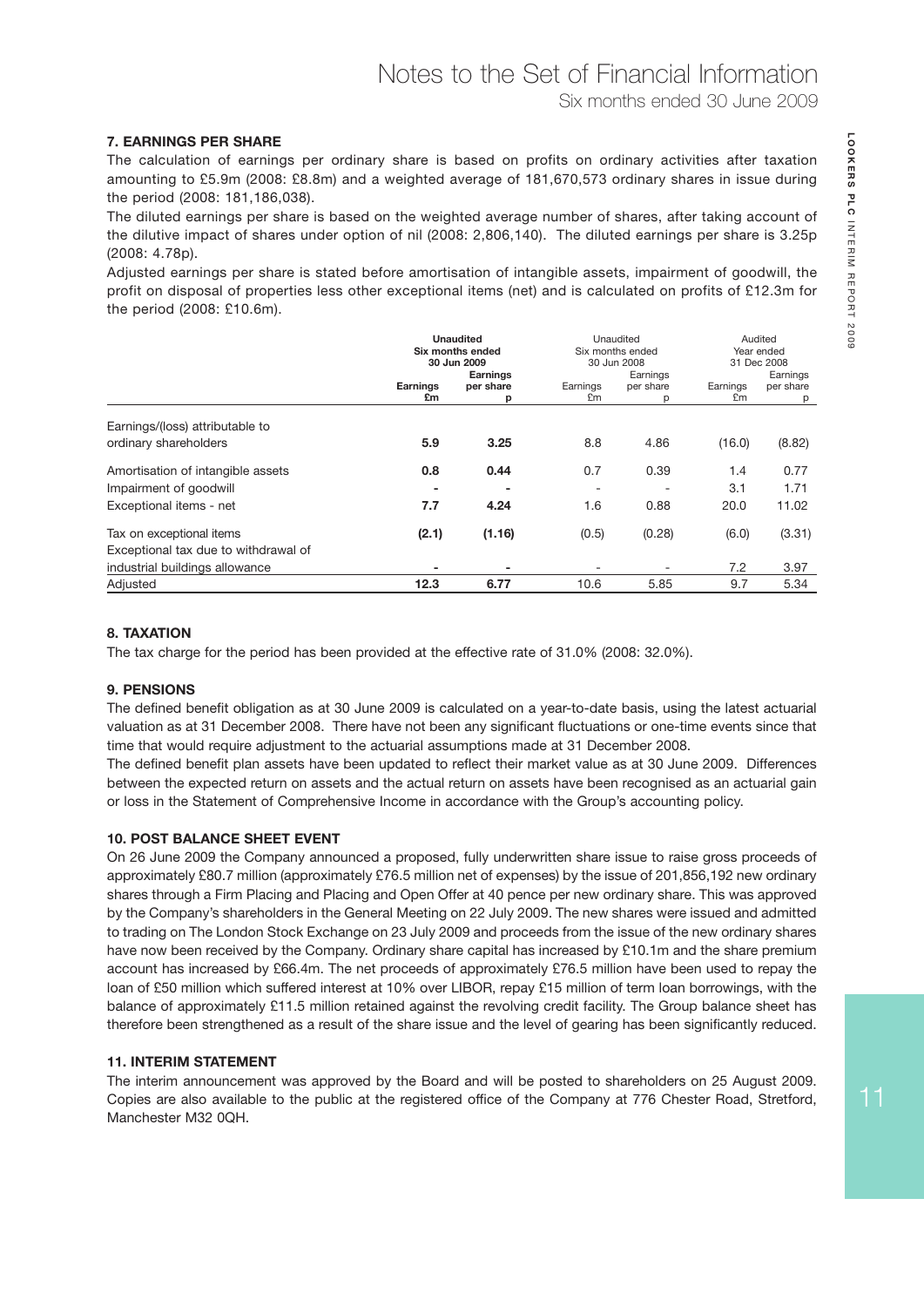### Directors and Advisers

#### **EXECUTIVE DIRECTORS**

H K Surgenor – Chief Executive R A Gregson BSc FCA – Finance Director P Jones – Managing Director (Motor Division) B Schumacker MSc – Operations Director A C Bruce BA – Operations Director T Wainwright – Operations Director

- 
- 
- 
- 
- 
- 
- 

#### **NON-EXECUTIVE DIRECTORS**

P M White CBE FCA – Chairman J E Brown FCCA ATII D C A Bramall FCA W Holmes MA FCA

#### **REGISTERED OFFICE**

776 Chester Road **Stretford** Manchester M32 0QH Telephone: 0161 291 0043 Website: www.lookers.co.uk

#### **PRINCIPAL BANKERS**

Bank of Ireland Barclays Bank PLC HSBC Bank plc Lloyds TSB National Australia Bank The Royal Bank of Scotland plc

#### **AUDITORS**

Deloitte LLP PO Box 500 2 Hardman Street Manchester M60 2AT

#### **STOCKBROKERS**

Numis Securities Limited The London Stock Exchange Building 10 Paternoster Square London EC4M 7LT

KBC Peel Hunt Ltd 111 Old Broad Street London EC2M 1AP

#### **FINANCIAL ADVISERS**

NM Rothschild & Sons Limited 82 King Street Manchester M2 4WQ

#### **REGISTRARS AND TRANSFER OFFICE**

Capita Registrars Woodsome Park Penistone Road Fenay Bridge Huddersfield HD8 0LA Telephone: 0870 162 3131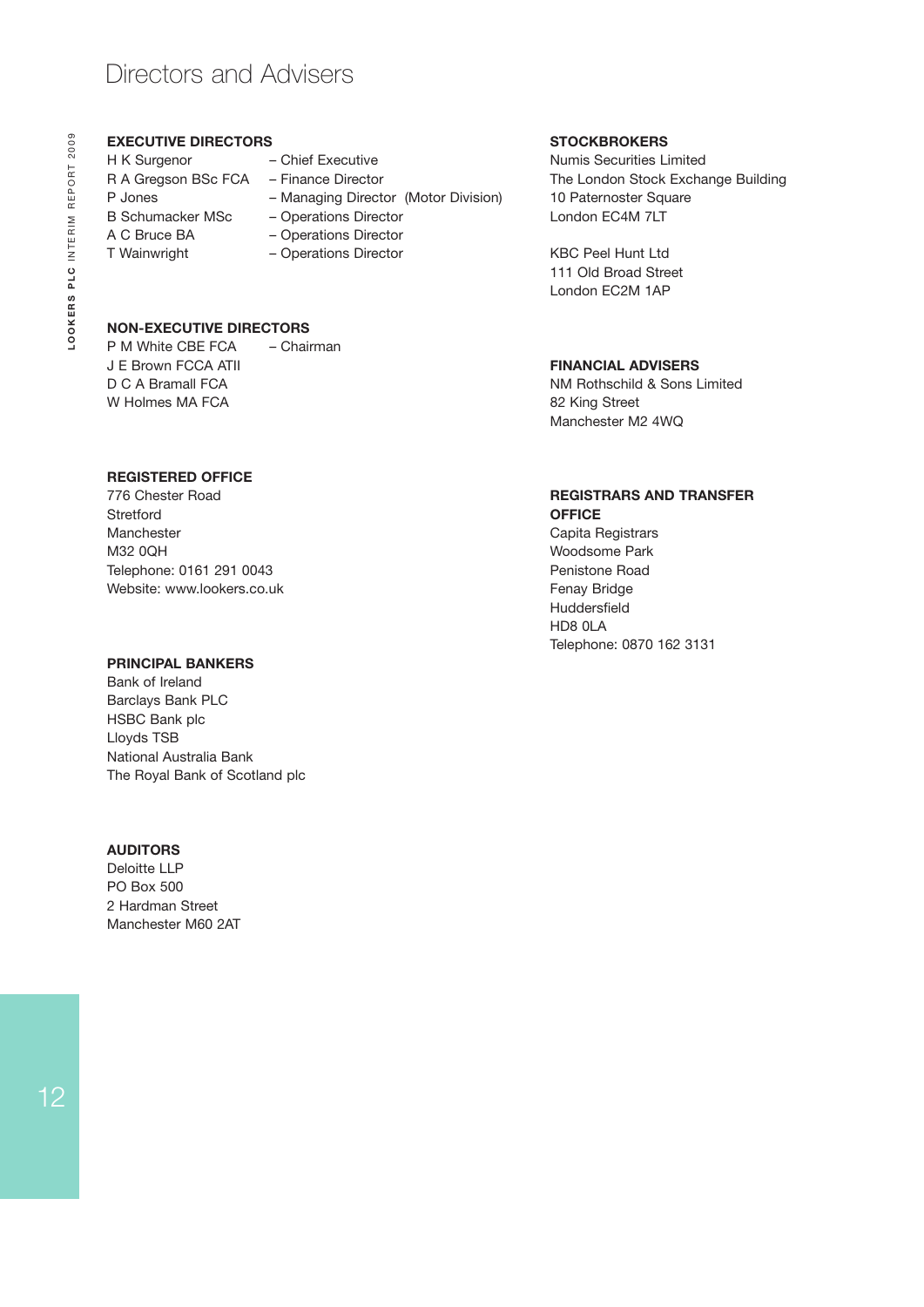#### **MISSION STATEMENT**

# together we will strive to be an outstanding company achieving customers for life

| <b>LOOKERS</b>                    |
|-----------------------------------|
| <b>CHARLES HURST</b>              |
| <b>TAGGARTS</b>                   |
| <b>DUTTON FORSHAW</b>             |
| <b>DOVERCOURT</b>                 |
| <b>BRISTOL TRADE CENTRE</b>       |
| <b>IAN SHIPTON CARS</b>           |
| FPS AUTOMOTIVE PARTS DISTRIBUTION |
| <b>APEC BRAKING</b>               |
| <b>BTN TURBO</b>                  |
| <b>PLATTS HARRIS</b>              |

## www.lookers.co.uk

Registered Office: 776 Chester Road, Stretford, Manchester, M32 0QH. Registered Number 111876